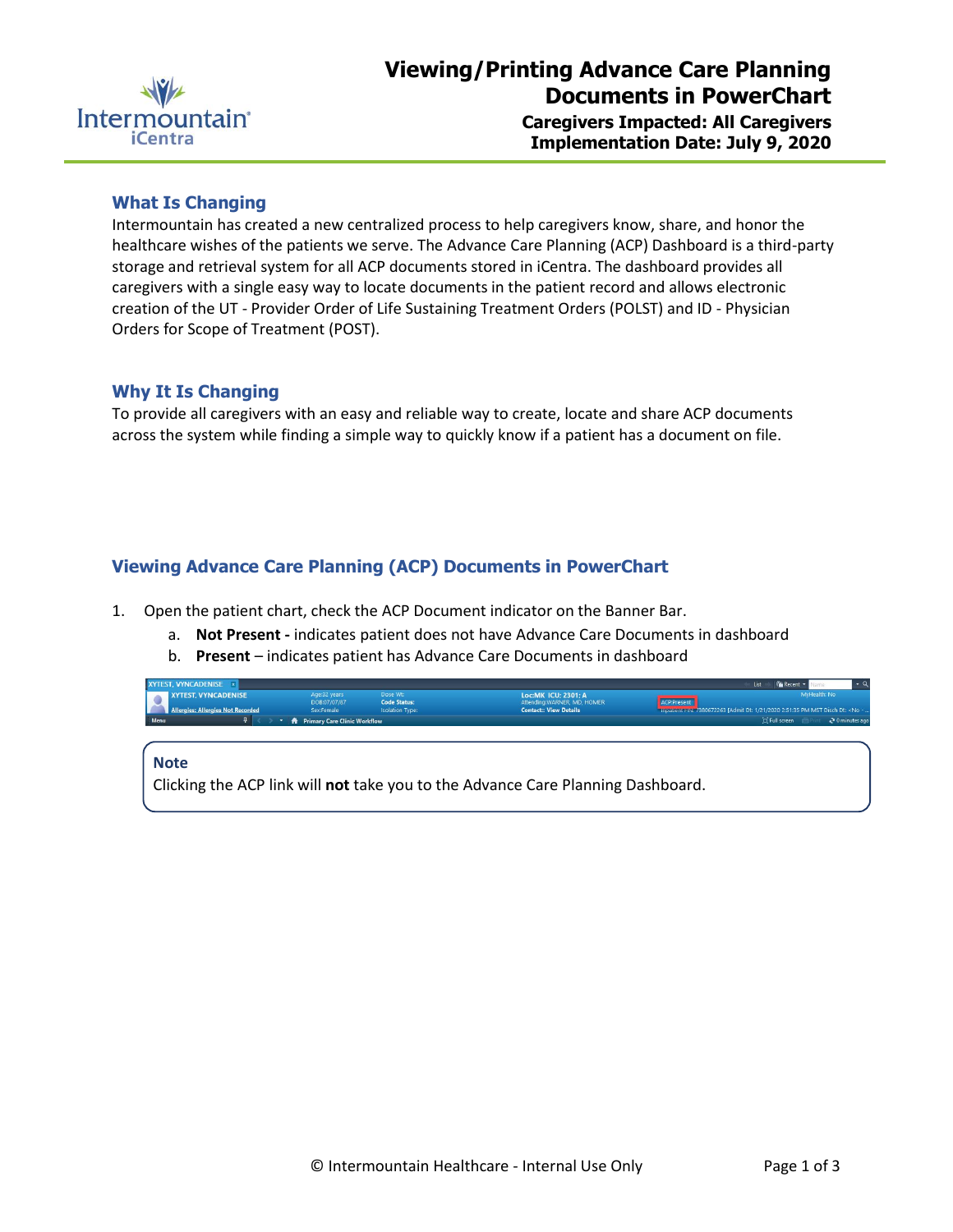- 2. To open the Advance Care Planning Dashboard, you can either:
	- a. Navigate to the **Advance Care Planning** Mpage by clicking '**Advance Care Planning'** on the Table of Contents and click on '**ACP Dashboard'** component.

**OR**

b. Navigate to **Important Patient Notifications** then click '**Polst Status'** or '**Advance Directive Status'** links**.**



3. Once in the Advance Care Planning Dashboard, click on areas indicated in red to view the indicated types of documents.



© Intermountain Healthcare - Internal Use Only Page 2 of 3